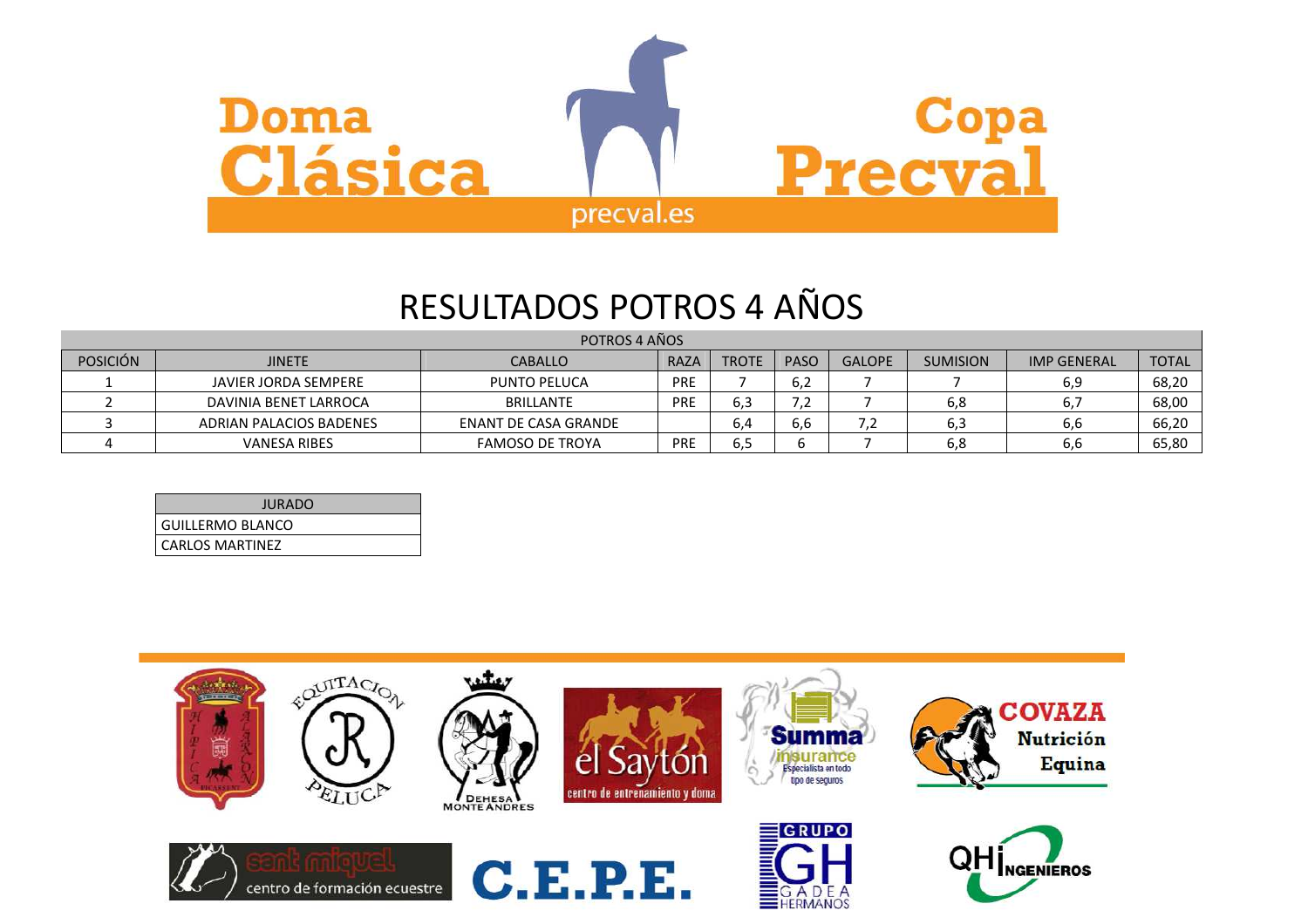

### RESULTADOS POTROS 5 AÑOS

|                 |                        |                    | POTROS 5 AÑOS |              |             |               |                 |                    |              |
|-----------------|------------------------|--------------------|---------------|--------------|-------------|---------------|-----------------|--------------------|--------------|
| <b>POSICIÓN</b> | <b>JINETE</b>          | <b>CABALLO</b>     | <b>RAZA</b>   | <b>TROTE</b> | <b>PASO</b> | <b>GALOPE</b> | <b>SUMISION</b> | <b>IMP GENERAL</b> | <b>TOTAL</b> |
|                 | JOSE MANUEL QUILIS     | <b>MIRON QG</b>    | <b>PRE</b>    | 6,9          | ხ,5         | 6,8           | 6,8             |                    | 67,40        |
|                 | LUIS PASTOR            | <b>BANDARRA II</b> | PRE           | υ, υ         |             | 6,9           | 6,5             | b.4                | 64,60        |
|                 | BEATRIZ SANCHEZ NOHEDA | VALEROSO           | PRE           | ט.ט          | 6,2         | 6,4           | 0.3             | b,3                | 63,00        |

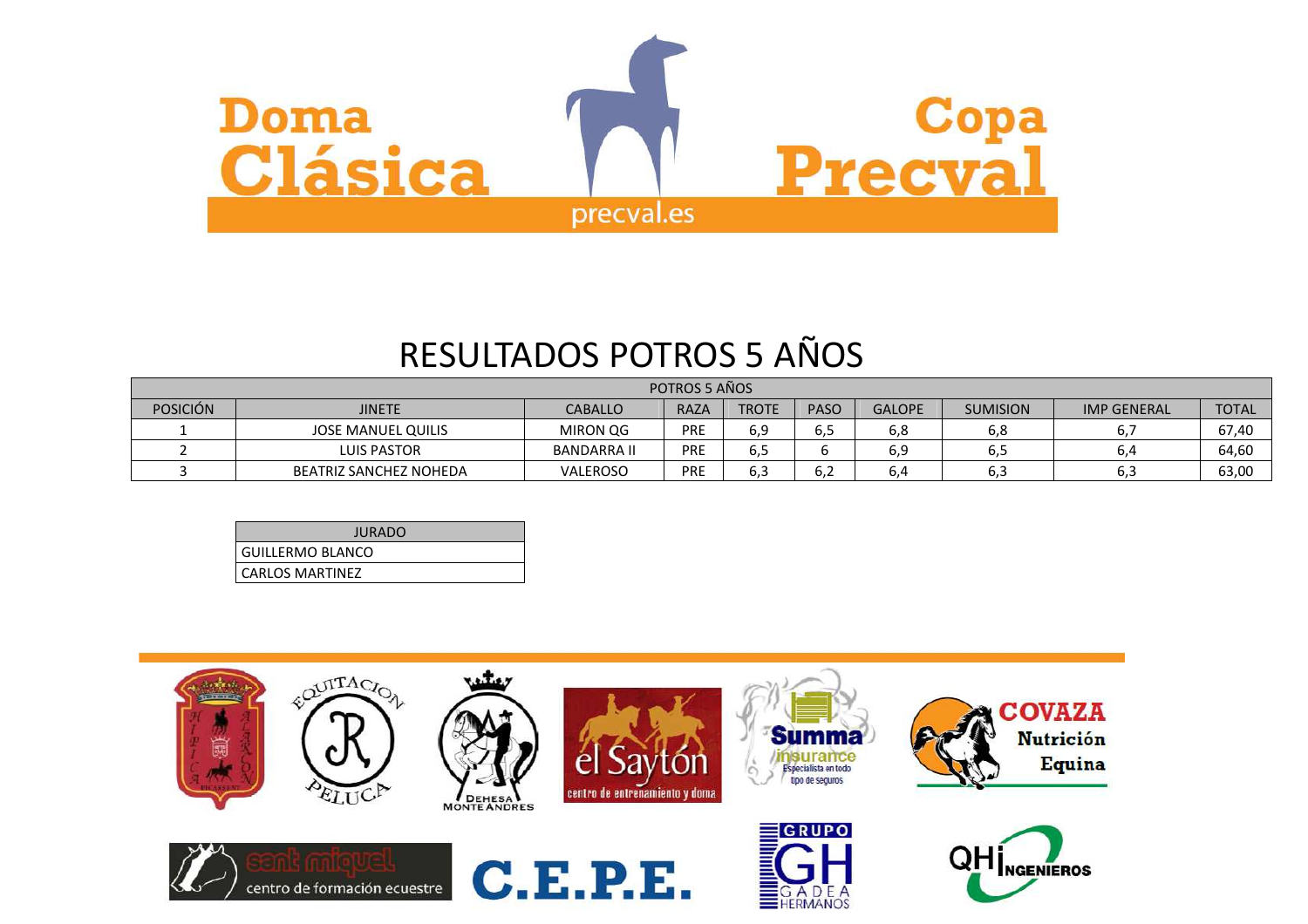

### RESULTADOS INFANTILES EQUIPOS MENORES 16 AÑOS

| INFANTILES EQUIPOS MENORES 16 AÑOS |                        |                          |            |               |               |              |
|------------------------------------|------------------------|--------------------------|------------|---------------|---------------|--------------|
| <b>POSICION</b>                    | <b>JINETE</b>          | <b>CABALLO</b>           | RAZA       | <b>JUEZ B</b> | <b>JUEZ C</b> | <b>TOTAL</b> |
|                                    | LUCIA GALBIS           | <b>FIRNIS DE ARISTOS</b> |            | 66,72         | 66,72         | 66,72        |
| 2                                  | <b>BERNAT ESTELA</b>   | ZAPATERO QG              | <b>PRE</b> | 62,07         | 65,52         | 63,80        |
|                                    | MARIA PARRAS GARCÍA    | CAMARON                  |            | 62.93         | 60,69         | 61,81        |
| 4                                  | MAR MARTINEZ FERRANDIZ | ANDALUCIA                | PRE        | 60.34         | 58,45         | 59,40        |
|                                    | MARIA PARRAS GARCÍA    | <b>LICENCIADO</b>        | <b>PRE</b> | 59,48         | 57,41         | 58,45        |

|        | <b>JURADO</b>           |
|--------|-------------------------|
| JUFZ B | <b>GUILLERMO BLANCO</b> |
| JUEZ C | <b>CARLOS MARTINEZ</b>  |

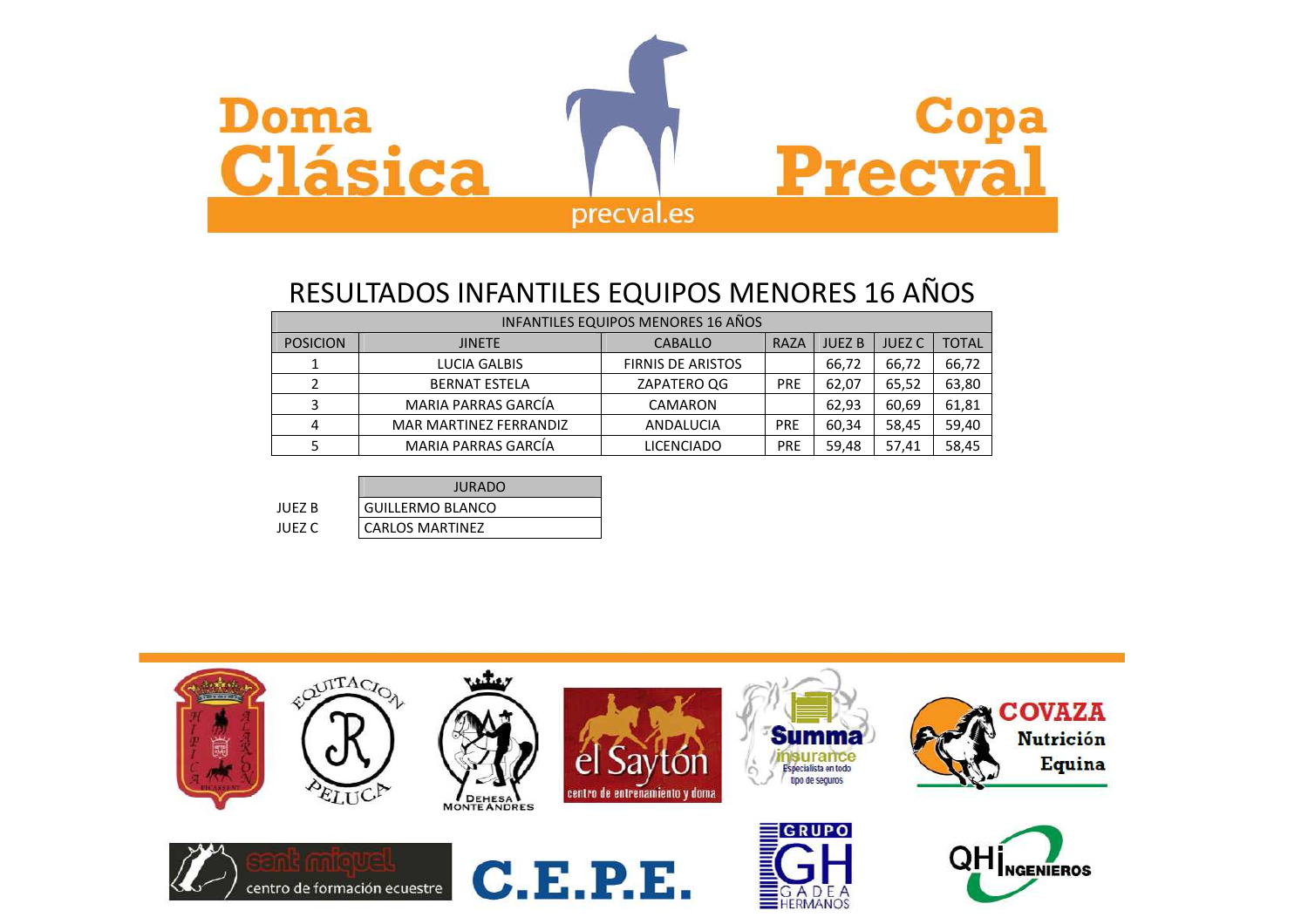

#### RESULTADOS INFANTILES EQUIPOS MAYORES 16 AÑOS

| <b>INFANTILES EQUIPOS MAYORES 16 AÑOS</b> |                            |                          |             |               |               |              |
|-------------------------------------------|----------------------------|--------------------------|-------------|---------------|---------------|--------------|
| <b>POSICION</b>                           | <b>JINETE</b>              | <b>CABALLO</b>           | <b>RAZA</b> | <b>JUEZ B</b> | <b>JUEZ C</b> | <b>TOTAL</b> |
| 1                                         | <b>SERGIO TRENZANO</b>     | CIRO VII                 | <b>PRE</b>  | 63,28         | 63,97         | 63,63        |
| $\mathcal{P}$                             | PAULA POVEDA ALCAÑIZ       | <b>CORTIJERO ALARCON</b> | <b>PRE</b>  | 58,1          | 58,62         | 58,36        |
| 3                                         | <b>CELIA GARCIA GARCIA</b> | <b>ELEGIDO ALARCON</b>   | <b>PRE</b>  | 55,52         | 58,28         | 56,90        |

| JURADO                  |
|-------------------------|
| <b>GUILLERMO BLANCO</b> |
| 'CARLOS MARTINEZ        |
|                         |

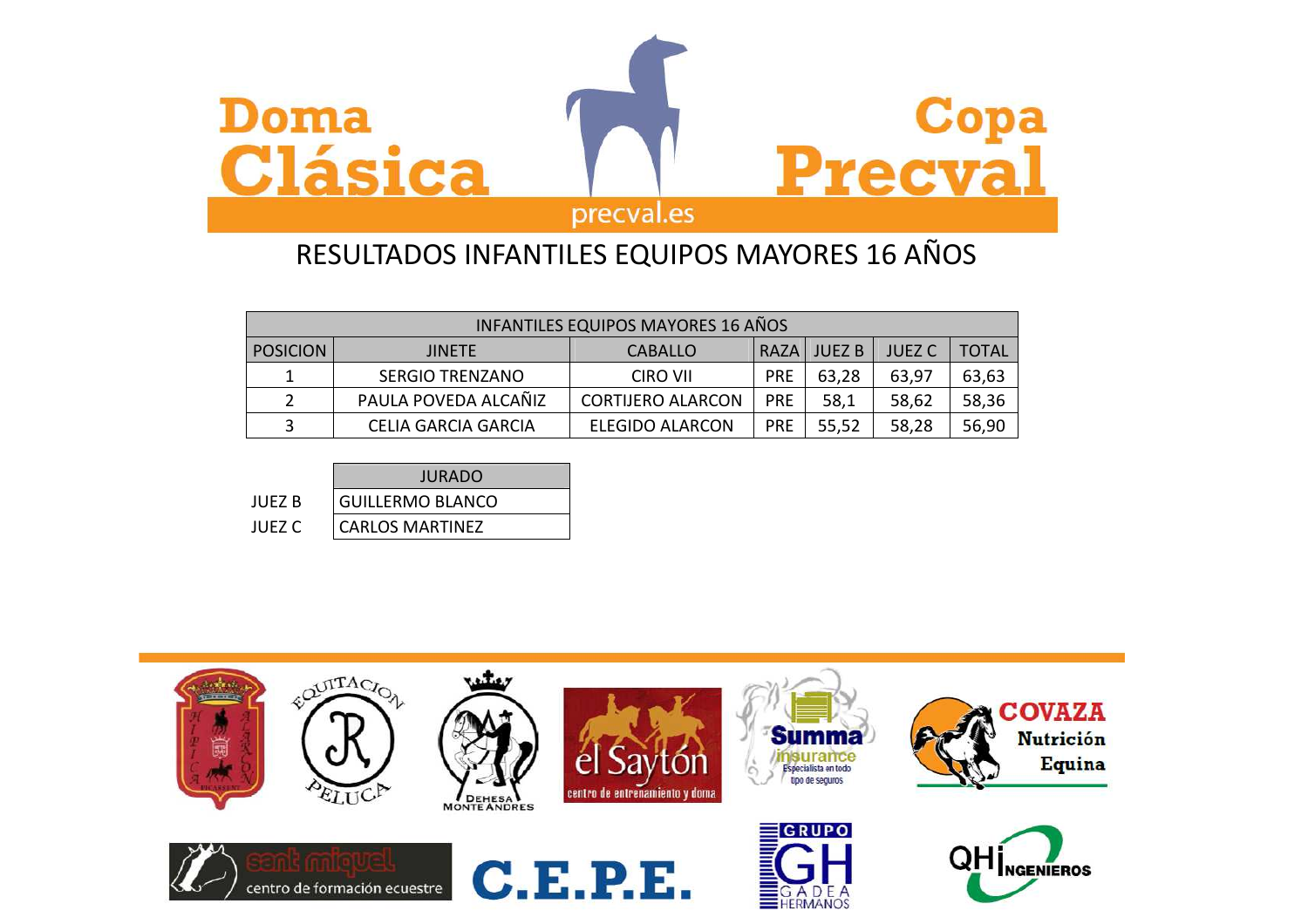

### RESULTADOS JUVENILES EQUIPOS

|                 |                             | <b>JUVENILES EQUIPOS</b> |            |              |               |              |
|-----------------|-----------------------------|--------------------------|------------|--------------|---------------|--------------|
| <b>POSICION</b> | <b>JINETE</b>               | <b>CABALLO</b>           | RAZA       | <b>JUEZB</b> | <b>JUEZ C</b> | <b>TOTAL</b> |
|                 | JAVIER MESA KOUPERHOLTZ     | <b>ZAPATA</b>            |            | 67.43        | 62,7          | 65,07        |
|                 | <b>BORJA AGULLO LLORENS</b> | NAVAJO PELUCA            | CRUZADO    | 64.19        | 57,3          | 60,75        |
|                 | ROMAN SOTO                  | AIROSO QG                | <b>PRE</b> | 61.22        | 59.86         | 60,54        |

| <b>JURADO</b>           |
|-------------------------|
| <b>GUILLERMO BLANCO</b> |
| <b>CARLOS MARTINEZ</b>  |
|                         |

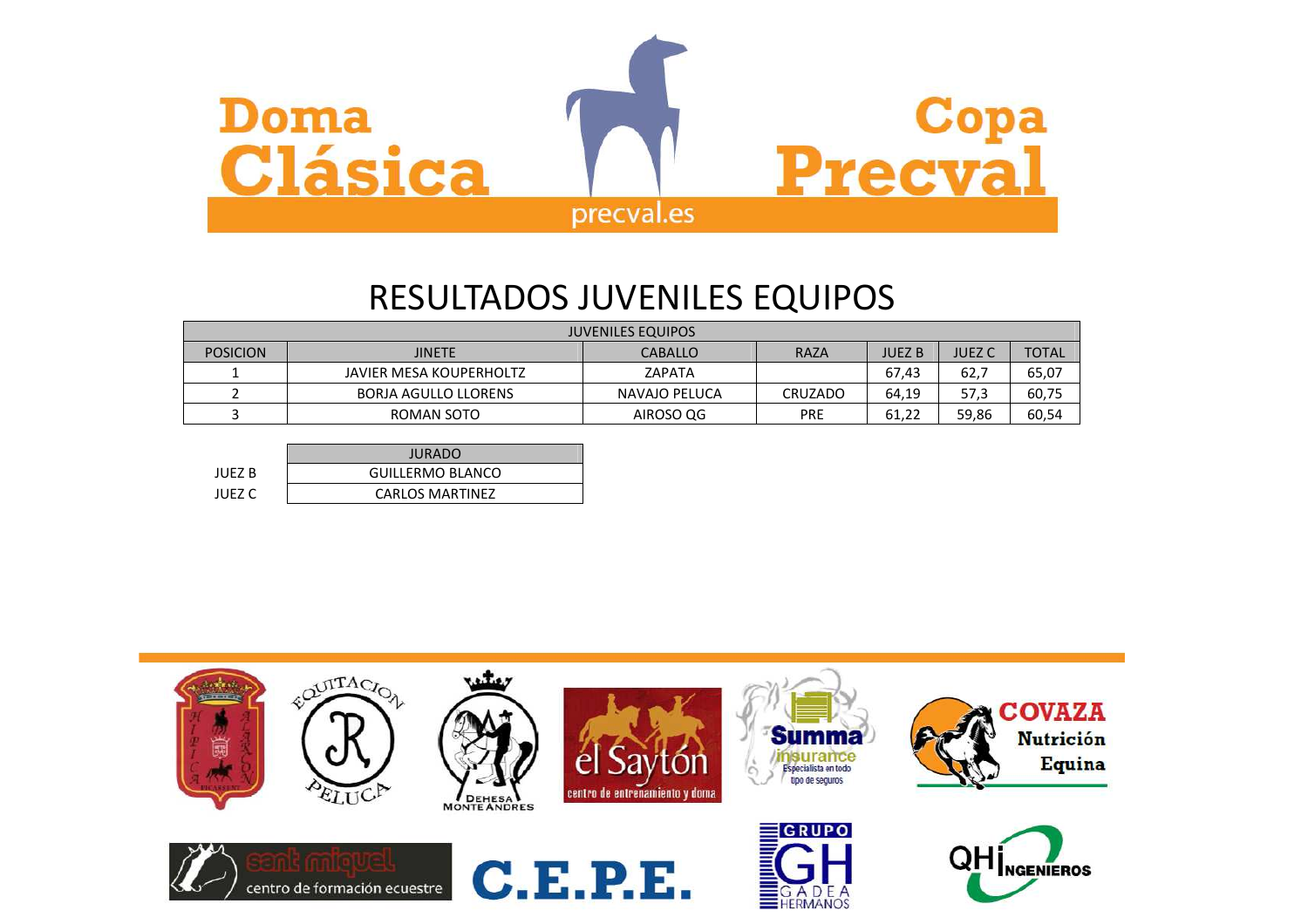

### RESULTADOS JUVENILES 0\* EQUIPOS

|                 |                      | <b>JUVENILES 0* EQUIPOS</b> |            |               |               |              |
|-----------------|----------------------|-----------------------------|------------|---------------|---------------|--------------|
| <b>POSICION</b> | <b>JINETE</b>        | <b>CABALLO</b>              | RAZA       | <b>JUEZ B</b> | <b>JUEZ C</b> | <b>TOTAL</b> |
|                 | ANA ALVAREZ          | CARIÑOSO XCII               | <b>PRE</b> | 65.57         | 67            | 66,29        |
|                 | CLAUDIA BRACO SANZ   | <b>MAKALLAN DE LA SAFOR</b> |            | 64.86         | 62.57         | 63,72        |
|                 | PABLO PINTO          | ZAMBRA QG                   |            | 65.29         | 60.29         | 62,79        |
| 4               | CARLA PASCUAL PULIDO | KAZAR PELUCA                | PRE        | 58.86         | 55.43         | 57,15        |

|        | <b>JURADO</b>           |
|--------|-------------------------|
| JUFZ B | <b>GUILLERMO BLANCO</b> |
| JUEZ C | <b>CARLOS MARTINEZ</b>  |
|        |                         |

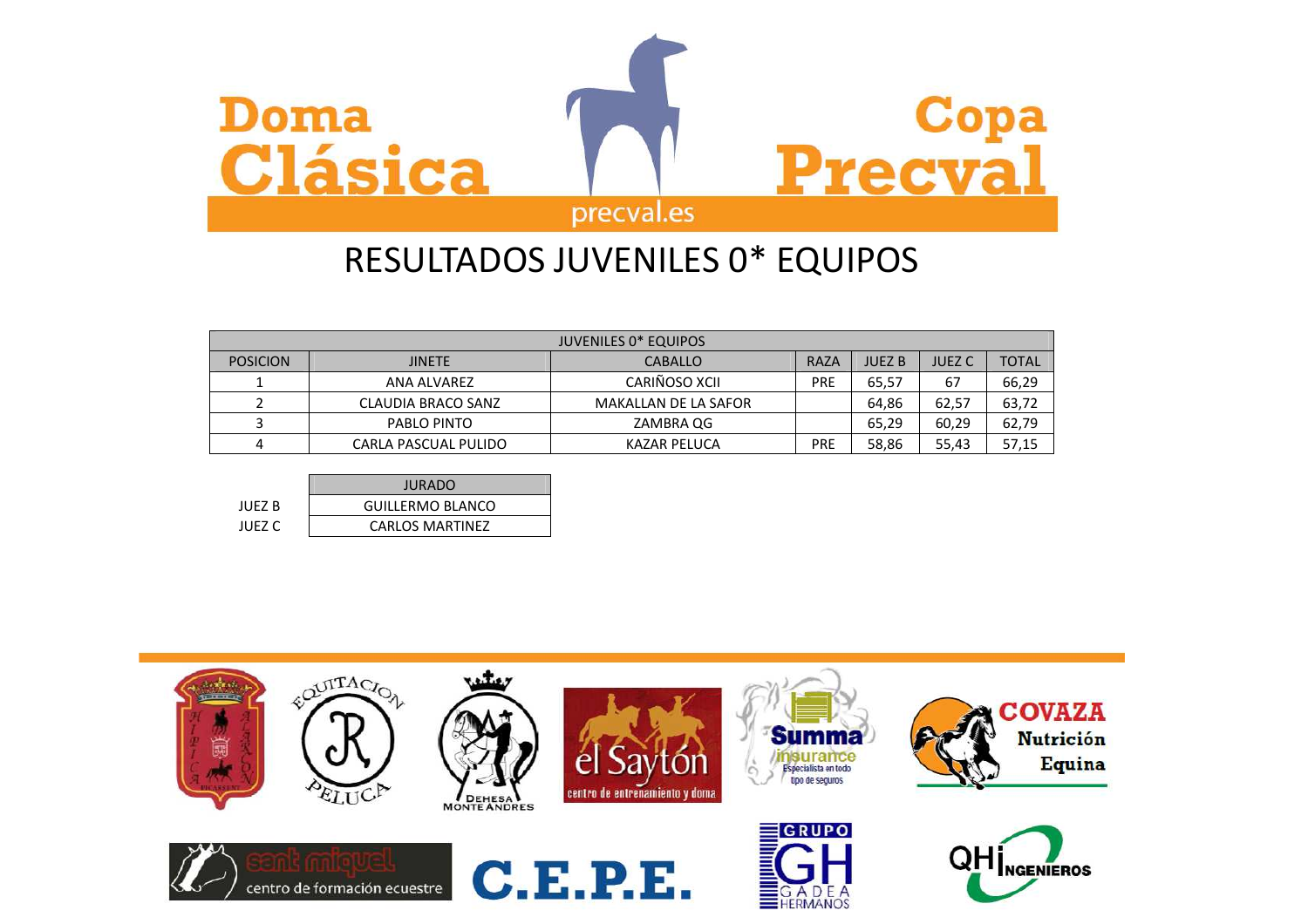

# **Copa**<br>**Precval**

### RESULTADOS AP

precval.es

|                 | AP                          |                            |             |         |                |               |     |              |
|-----------------|-----------------------------|----------------------------|-------------|---------|----------------|---------------|-----|--------------|
| <b>POSICION</b> | <b>JINETE</b>               | <b>CABALLO</b>             | <b>RAZA</b> | PRESEN. | <b>TRAZADO</b> | <b>AYUDAS</b> | AP  | <b>TOTAL</b> |
| $\mathbf{1}$    | INES LAPEÑA                 | SANT MIQUEL CAMP DORÁ      |             | 8,5     | 8              | 8             | 8   | 80,5         |
| $\overline{2}$  | <b>BLANCA COLL BONILLO</b>  | <b>COPITO DE LA SAFOR</b>  |             | 8,5     | 7,7            | 7,8           | 8   | 79,3         |
| 3               | ANNA MARIA CANTOS           | SANT MIQUEL ASHA           |             | 8,5     | 7,5            | 6,9           | 8,1 | 76,6         |
| 4               | MARIA RUIZ BORDERÍA         | JUPITER OG DEVESA GARDENS  | PRE         | 8,5     | 7,9            | 7,3           | 7,4 | 75,8         |
| 5               | ALBA MORA MORELL            | SANT MIQUEL ASHA           |             | 8,5     | 7,8            | 7             | 7,5 | 75,1         |
| 6               | MERITXELL BARBERÁ MIRALLES  | MESONERO QG DEVESA GARDENS | PRE         | 8       | 7,5            | 7,2           | 7   | 72,6         |
| $\overline{7}$  | ALICIA DEL PINO DOLZ        | JUPITER OG DEVESA GARDENS  | <b>PRE</b>  | 8,5     | 6,6            | 6,6           | 7,5 | 71,5         |
| 8               | ALEXIA YONGHUANG DE VICENTE | MESONERO QG DEVESA GARDENS | <b>PRE</b>  | 8,5     | 6,9            | 6,8           | 6,9 | 70,3         |
| 9               | LUCIA BARBERA RAUSELL       | MESONERO QG DEVESA GARDENS | <b>PRE</b>  | 8       | 6,5            | 6,6           | 6,9 | 68,4         |
| 10              | NATALIA SANCHEZ GOMIS       | <b>FITO</b>                |             | 8,5     | 6,3            | 6,3           | 6,7 | 66,8         |
| 11              | <b>JOSE RAMON HERVAS</b>    | <b>ISLERO</b>              | <b>PRE</b>  | 8,5     | 6,2            | 6,3           | 6,7 | 66,6         |
| 12              | DARIO ALBUIXECH             | <b>ISLERO</b>              | <b>PRE</b>  | 8,5     | 6,4            | 6,4           | 6,5 | 66,5         |
| 13              | PILAR GARCIA CASADO         | <b>HOGAREÑO ALARCON</b>    | PRE         | 8       | 6,2            | 6,1           | 6,2 | 63,5         |
| 14              | VIGO ANDUIX                 | <b>CURRO XIV</b>           | <b>PRE</b>  | 8       | 6,1            | 6,1           | 6,2 | 63,3         |

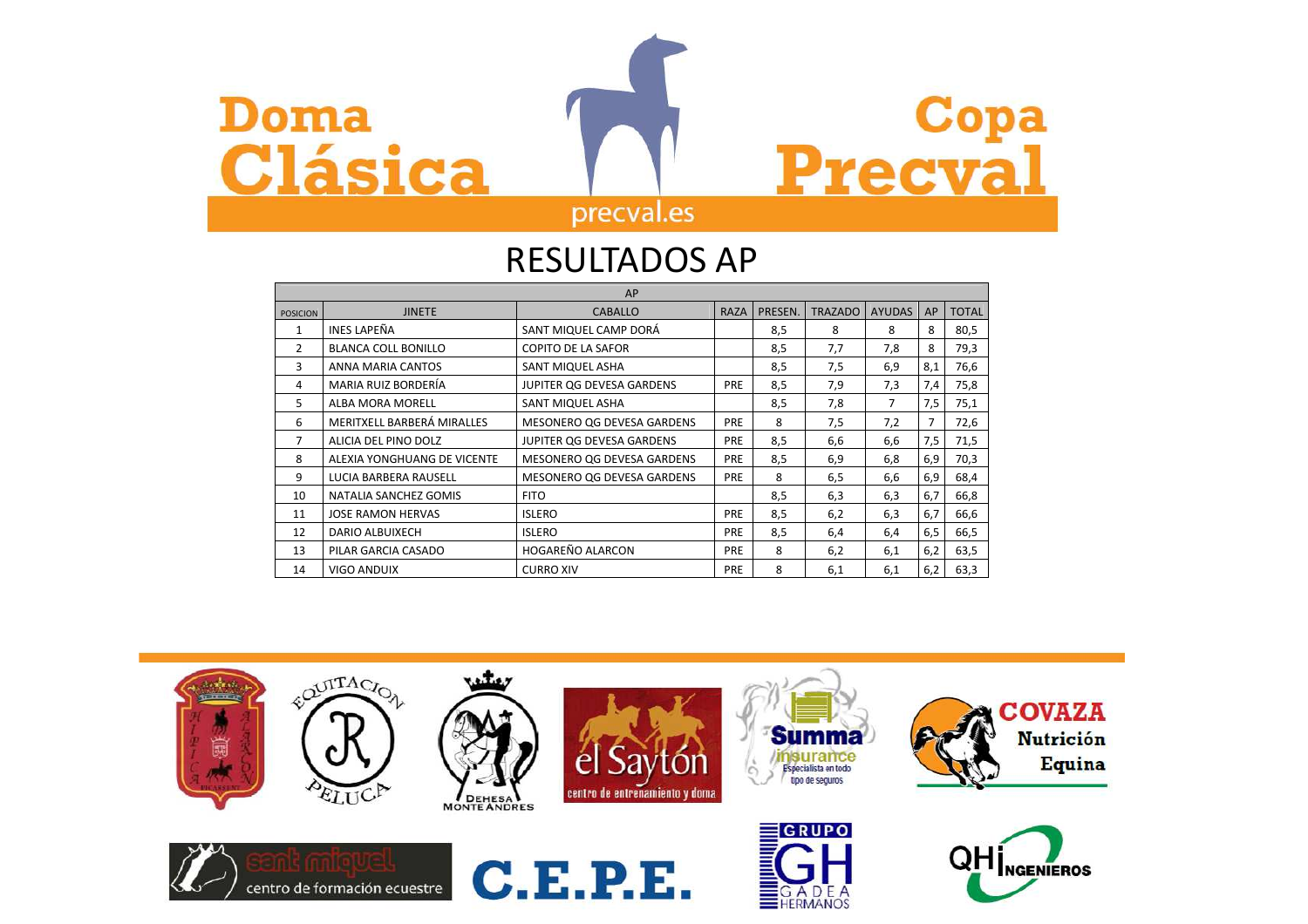

### RESULTADOS AP SIN GALOPE

| AP SIN GALOPE   |                     |                  |      |         |                |               |     |              |
|-----------------|---------------------|------------------|------|---------|----------------|---------------|-----|--------------|
| <b>POSICION</b> | <b>JINETE</b>       | <b>CABALLO</b>   | RAZA | PRESEN. | <b>TRAZADO</b> | <b>AYUDAS</b> | AP  | <b>TOTAL</b> |
|                 | JAVIER BIOSCA GASCÓ | ZAFIRO LA GRANJA |      | 8,5     | 6,5            | 6.4           | ხ,5 | 66,7         |

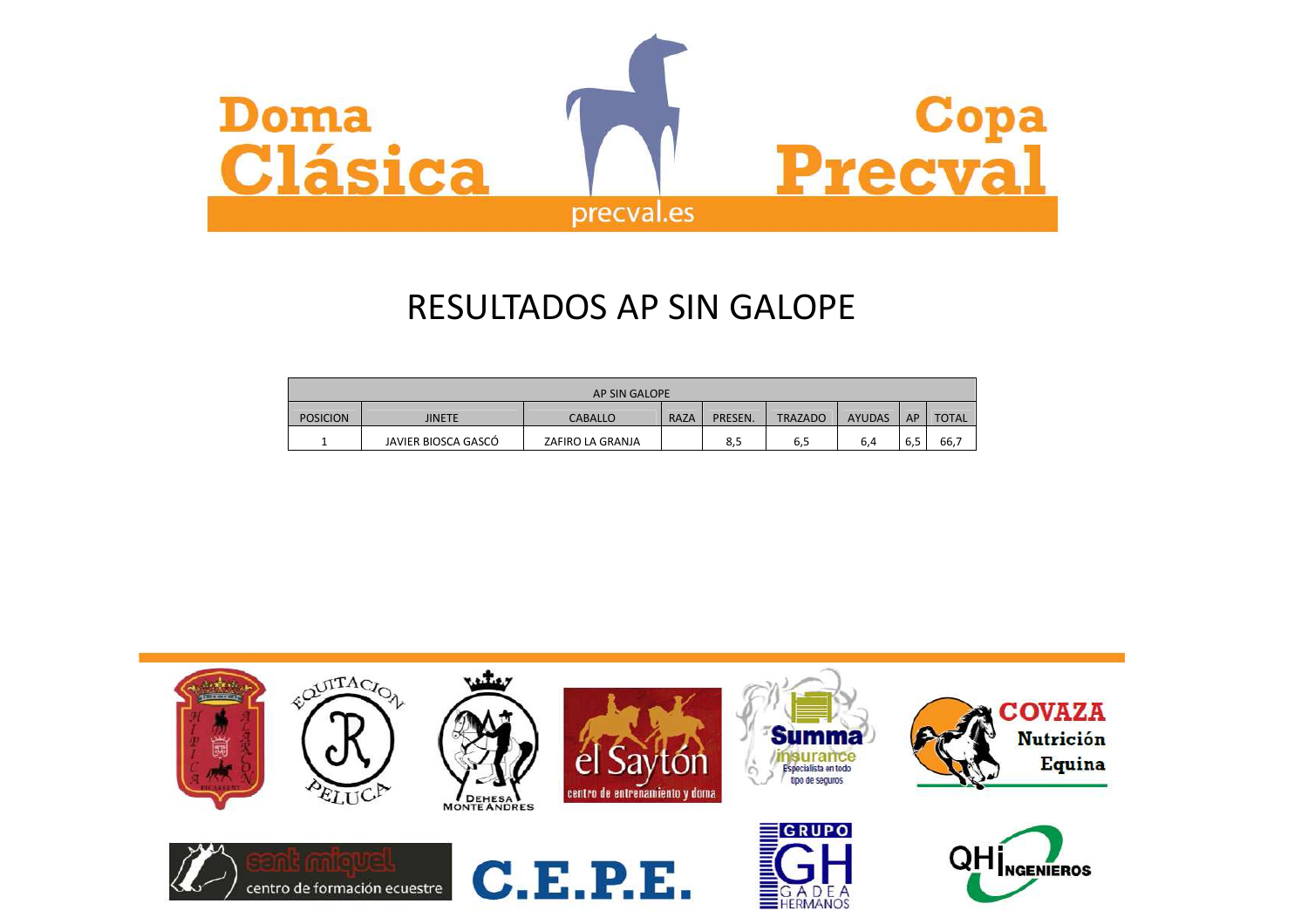

## RESULTADOS ALEVINES EQUIPOS MENORES DE 16 AÑOS

| ALEVINES EQUIPOS MENORES 14 AÑOS |                            |                             |             |               |               |              |
|----------------------------------|----------------------------|-----------------------------|-------------|---------------|---------------|--------------|
| <b>POSICION</b>                  | <b>JINETE</b>              | <b>CABALLO</b>              | <b>RAZA</b> | <b>JUEZ B</b> | <b>JUEZ C</b> | <b>TOTAL</b> |
|                                  | JUNE ALBIÑANA GARCIA       | DANDY DEHESAMONTEANDRES     |             | 63,33         | 67,88         | 65,61        |
| 2                                | NEREA DE LLAGO ADRIÁN      | <b>DARDO</b>                |             | 65,61         | 63,03         | 64,32        |
| 3                                | LLIRIS GOMEZ FERRI         | <b>CAMARON DE LA SAFOR</b>  | <b>PRE</b>  | 65,15         | 63,33         | 64,24        |
| 4                                | CLAUDIA LLEDÓ ROS          | <b>RECECHO</b>              | <b>PRE</b>  | 63,33         | 64,24         | 63,79        |
|                                  | CLAUDIA LEONI CAYUELA      | <b>VENCEDOR DEL BOSQUE</b>  | <b>PRE</b>  | 61,52         | 63,33         | 62,43        |
| 6                                | LLIRIS GOMEZ FERRI         | <b>COMANCHE DE LA SAFOR</b> |             | 60,61         | 64,24         | 62,43        |
|                                  | <b>JOSEP PORTERO YUSTE</b> | CANIBAL                     |             | 59,55         | 63,64         | 61,60        |
| 8                                | LUCIA SANCHEZ GOMIS        | <b>ROMEO</b>                |             | 57,42         | 60            | 58,71        |

|        | <b>JURADO</b>           |  |  |
|--------|-------------------------|--|--|
| JUFZ B | <b>CARLOS MARTINEZ</b>  |  |  |
| JUEZ C | <b>GUILLERMO BLANCO</b> |  |  |

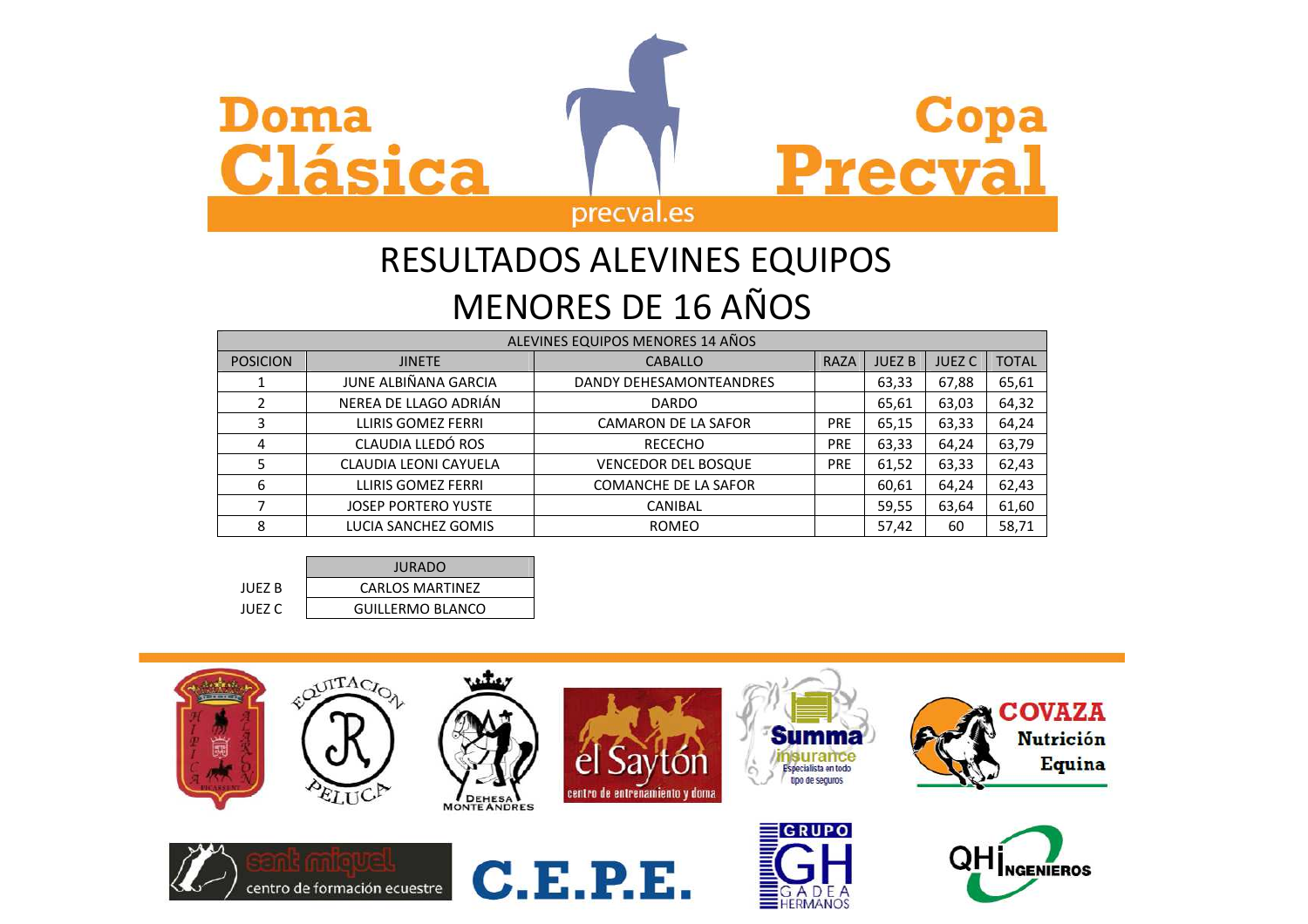

## RESULTADOS ALEVINES EQUIPOS MAYORES DE 16 AÑOS

|                 | ALEVINES EQUIPOS MAYORES 14 AÑOS |                    |      |               |               |              |
|-----------------|----------------------------------|--------------------|------|---------------|---------------|--------------|
| <b>POSICION</b> | <b>JINETE</b>                    | <b>CABALLO</b>     | RAZA | <b>JUEZ B</b> | <b>JUEZ C</b> | <b>TOTAL</b> |
|                 | <b>CHRISTIAN BAYARRI</b>         | RODILLO CM         | PRE  | 67.27         | 65.61         | 66,44        |
|                 | SARA ALCARAZ                     | LEYENDA DEL BOSQUE |      | 64,09         | 63,48         | 63,79        |
|                 | RAUL CORBALAN                    | SIRIO QG           | PRE  | 58,94         | 60            | 59,47        |
| 4               | <b>VICENTE MORELL AMAT</b>       | TAPÓN LA GRANJA    | PRE  | 57.12         | 59,55         | 58,34        |

|        | JURADO                  |
|--------|-------------------------|
| JUFZ B | <b>GUILLERMO BLANCO</b> |
| JUEZ C | <b>CARLOS MARTINEZ</b>  |
|        |                         |